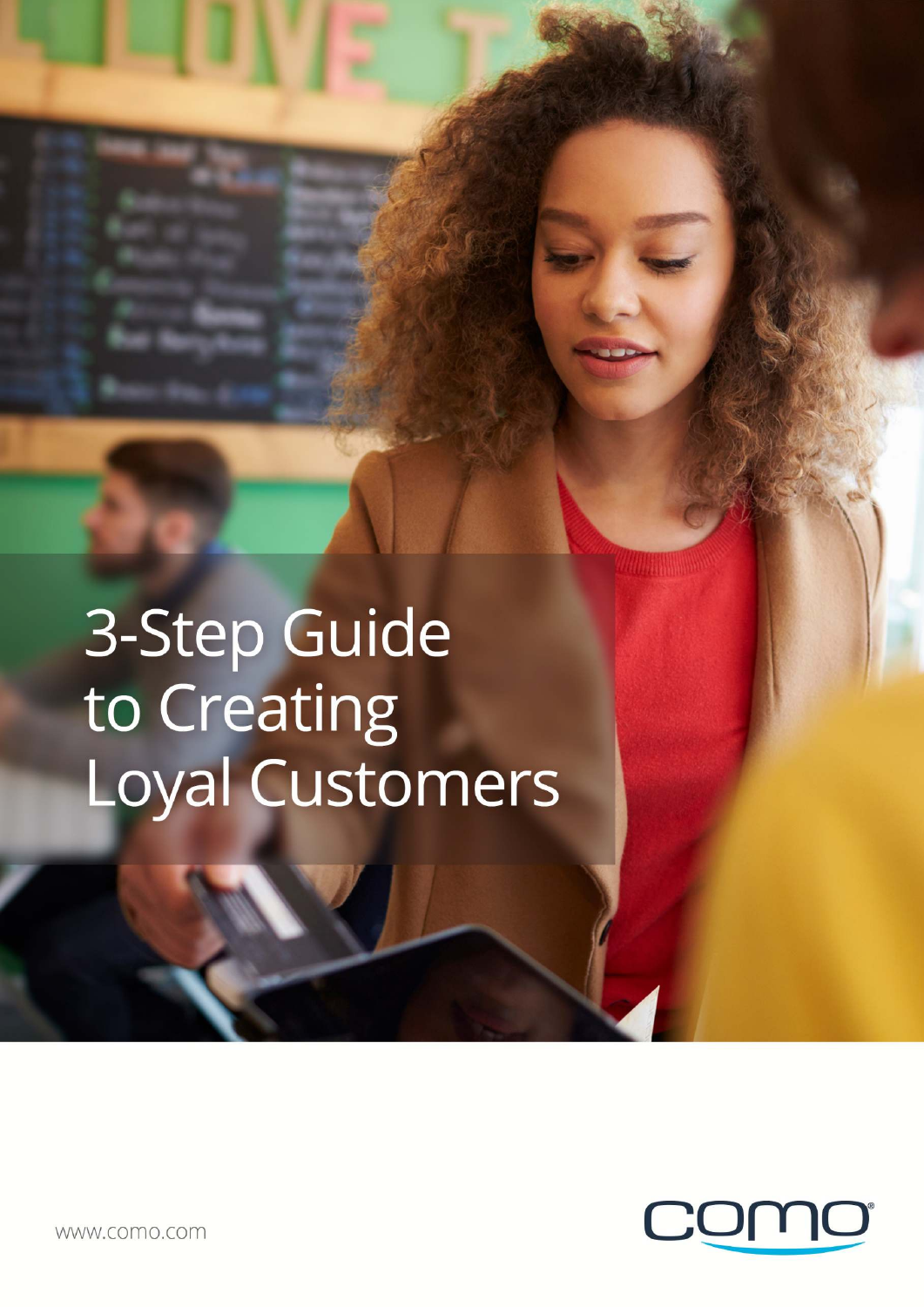## Introduction

Customer retention is essential to running a successful business. Its profound impact on sales and revenue has been proven many times over. For example, [research](http://ijbssnet.com/journals/Vol_6_No_8_1_August_2015/8.pdf) shows that 15% of the [most loyal customers drive 55-70% of a retailer's sales,](http://ijbssnet.com/journals/Vol_6_No_8_1_August_2015/8.pdf) and in the hospitality industr[y 20% of](https://www.lightspeedhq.com/blog/2017/04/restaurant-needs-loyalty-to-survive/)  [loyal customers](https://www.lightspeedhq.com/blog/2017/04/restaurant-needs-loyalty-to-survive/) should comprise 80% of restaurant sales. As competition in the business world intensifies, customers become fickler than ever, abandoning their previous shopping carts or dinner plans as soon as the next attractive deal shows up. To keep your customers from moving to your competition, you have to offer them compelling reasons to come back specifically to you.

Yet many businesses are at a loss when it comes to nurturing and developing lasting customer relationships. They don't know how to get their hands on the technologies and best practices that enable them to keep their customers.





Customer retention comes down to engaging with customers and truly building lasting relationships. The key to doing so is through a comprehensive customer loyalty program, one that delivers the essential elements of rewards, engagement, and business insights.

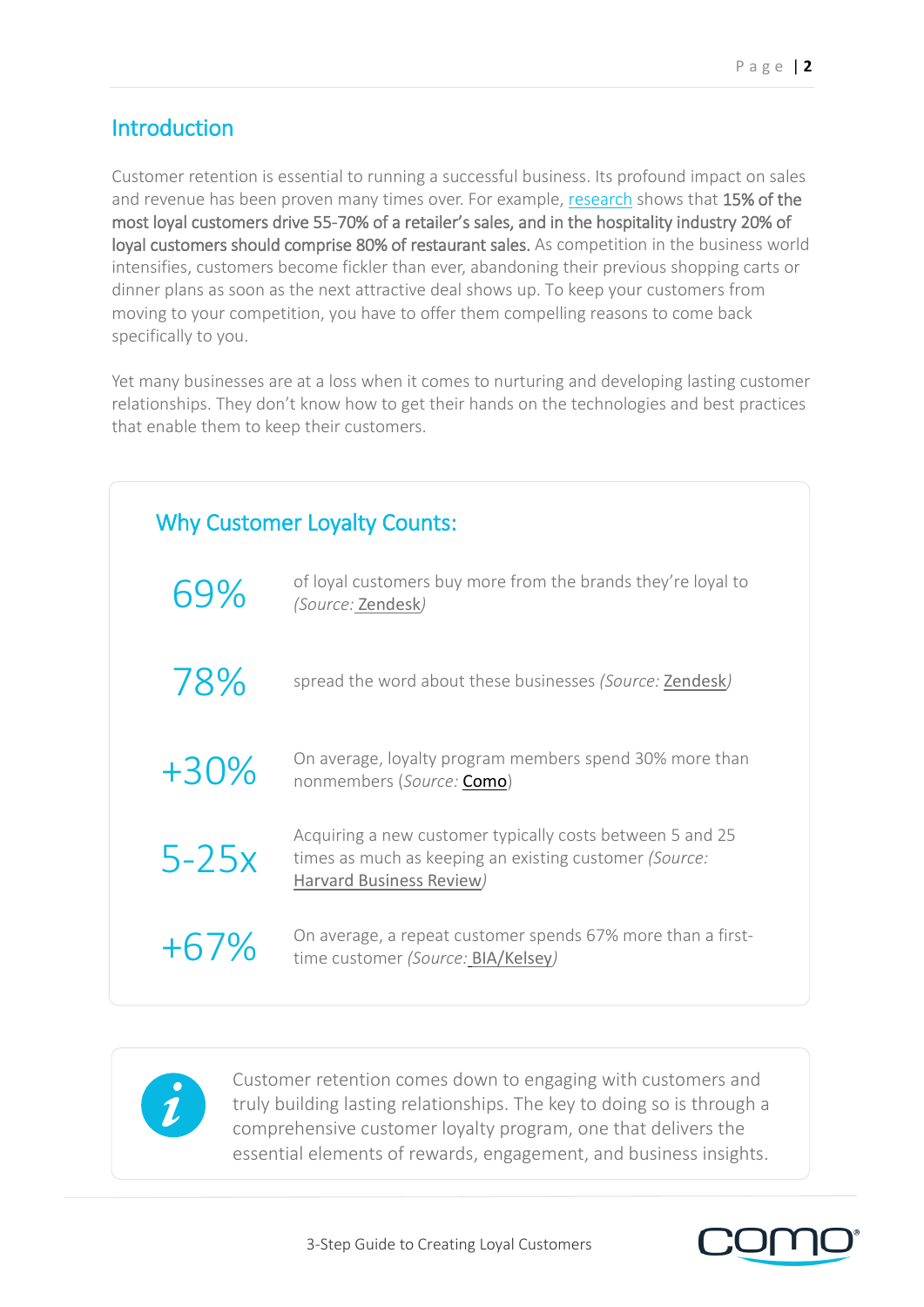# 1. Reward Your Customers to Bring Them Back

It all starts with remembering that customers want to be treated as individuals. The online giants meet consumers' need for an emotional connection with personalized, targeted communications and recommendations, based on customer preferences. Treating each customer as an individual has been critical to these online leaders' towering success. Here are some examples of personalized customer engagement tactics that motivate customers by making them feel understood and appreciated:



Amazon knows customers want relevant offers. Amazon profiles customers based on their past purchases or page views to recommend the specific products that would entice them. In fact, [35% of purchases](https://www.mckinsey.com/industries/retail/our-insights/how-retailers-can-keep-up-with-consumers) on the e-commerce site come from personalized product recommendations.

# **SEPHORA**

Sephora knows that makeup is for life. As the company says, "Product addiction can be a very beautiful thing." Loyalty program members are rewarded for their obsession with free beauty classes, makeovers, and recommendations based on their profile, in addition to accumulating points.



**CONTRACTOR** 

Seafood Pub Company knows its locals. This chain of pubs and inns in northern England has 10 locations so far—each with a different character, a different menu, and a different clientele. To personalize the customer experience, Seafood Pub Company uses [Como Sense](http://www.como.com/) to send push notifications and offer coupons suited to each club member's preferred location.

3-Step Guide to Creating Loyal Customers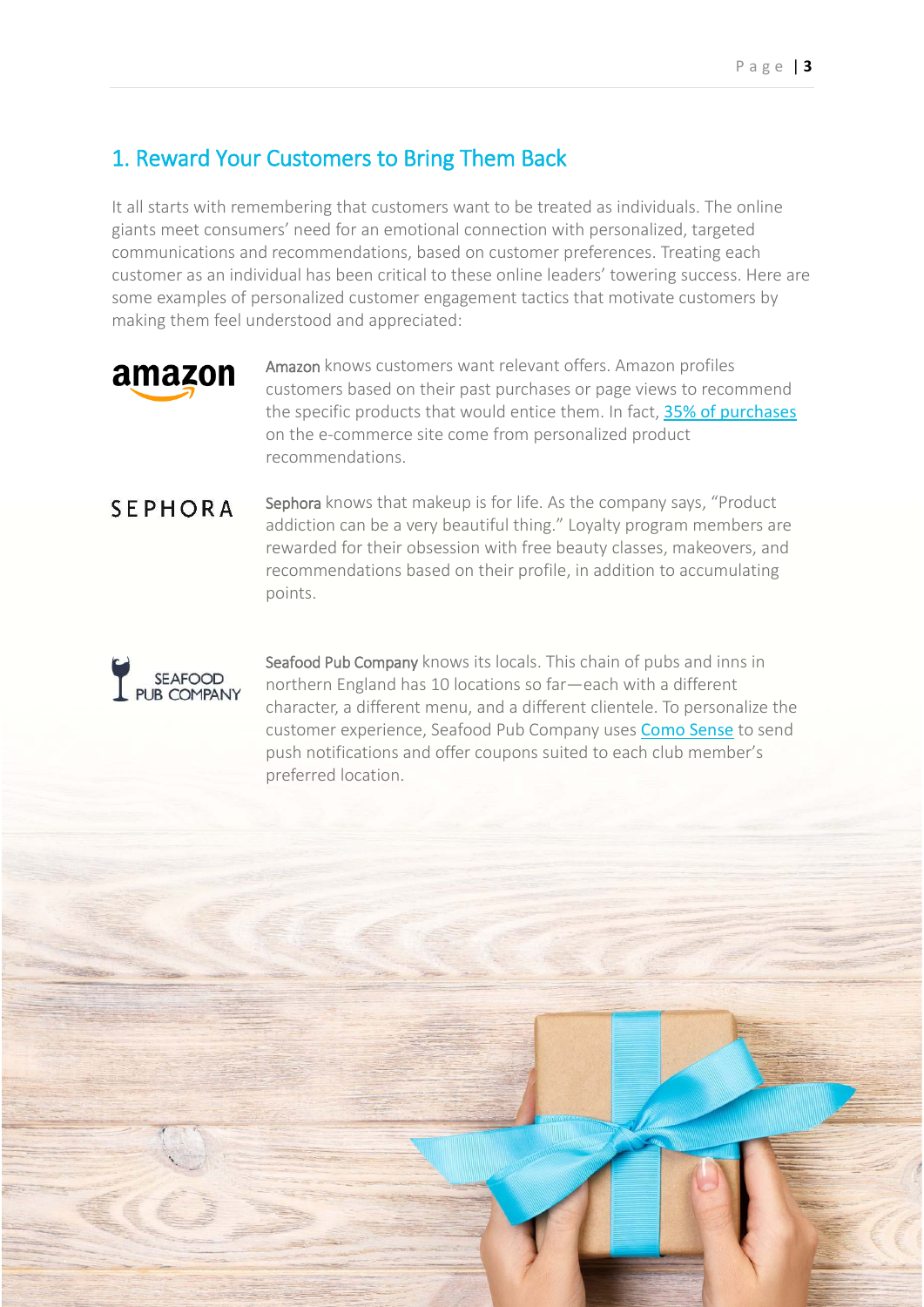# 2. Engage Customers with Your Mobile App

The millennial demographic—roughly 25% of the global population—is one of the most influential forces in the consumer market today. This, along with their overwhelmingly digital lifestyle, makes them key targets of customer loyalty programs. They expect original rewards, they demand convenience, and they thrive on interaction.

And this is where your business's own branded mobile app comes in. To reach out and relate to these trendsetters, you must communicate with them on their constant companion—their phone. Here are some features that make the most of this essential channel to millennials and all your customers:



Integration with social networks: Millennials live on social media, and when these potential ambassadors share your posts or mention your business, it's a valuable form of word-of-mouth advertising. In fact, [over 60%](https://www.forbes.com/forbes/welcome/?toURL=https://www.forbes.com/sites/danschawbel/2015/01/20/10-new-findings-about-the-millennial-consumer/2/&refURL=&referrer=#24812f9a1474) of this segment report they're more likely to become loyal customers to a brand that engages them on social networks.



Push notifications: There's just no better way to communicate with your customers quickly, directly, and in real time than through push notifications. The best thing about push notifications is that they reach customers even when they don't have your app open. For example, you can send millennialfriendly coupons like "Leaving work? Stop by for a 1+1 appetizer on your way home."



Mobile ordering: As mobile ordering continues to dominate ever-bigger chunks of hospitality sales, customers have come to expect easy access to your restaurant from their mobile devices. Give your customers the convenience of ordering takeout or delivery right through your app. The value of this channel is greatly increased when you add the revenue stream of in-app topups or deals. Exclusive app rewards and benefits coupled with shopping convenience make a killer combination that grows customer loyalty and sales for you.

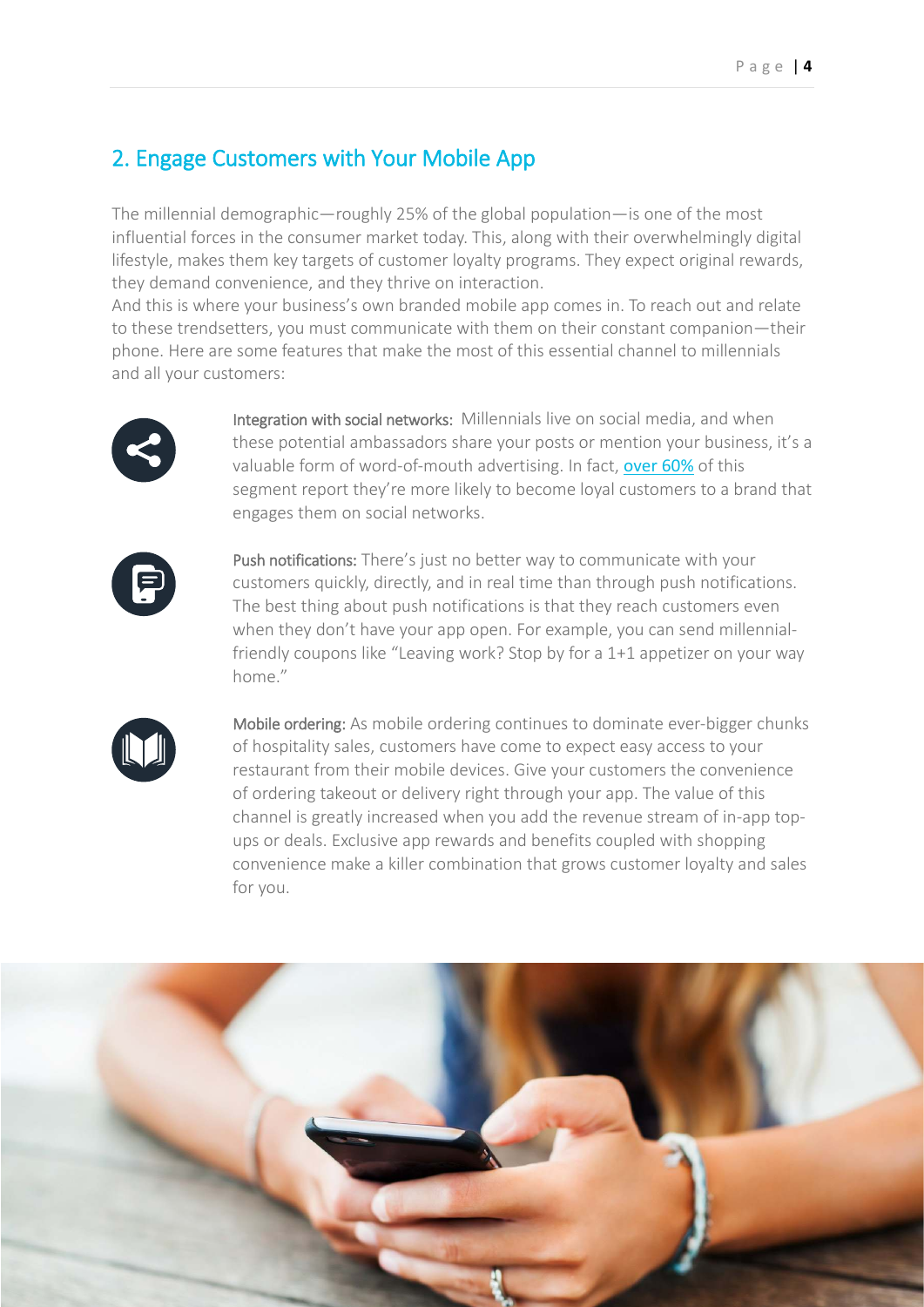## 3. Gather Business Insights for Business Gold

A loyalty program, especially for businesses with multiple locations, should be part of a comprehensive solution that includes business intelligence—the critical information that helps you understand your customers by leveraging their purchase history and then targeting them effectively to bring them back. When your customers sign up for your loyalty program to receive rewards you get valuable information, such as their name, preferred branch, and phone number. [Some customer engagement solutions](http://www.como.com/) integrate with your POS to help you understand customer preferences and send them the right personalized offers that will drive them back. Here are a few examples of how to do so:

- Send messages based on preferences: mark customers according to their shopping habits, such as vegan or vegetarians, and only send them the offers that they would likely redeem
- Lapsed customers: Send a "We miss you!" message with free points or punches to customers that haven't frequented in a while
- Customers with low point balances: Tempt customers back by notifying them of exciting new items in the point shop
- VIP buyers: Tell customers who made large purchases in the last few months that their next purchase will earn double points



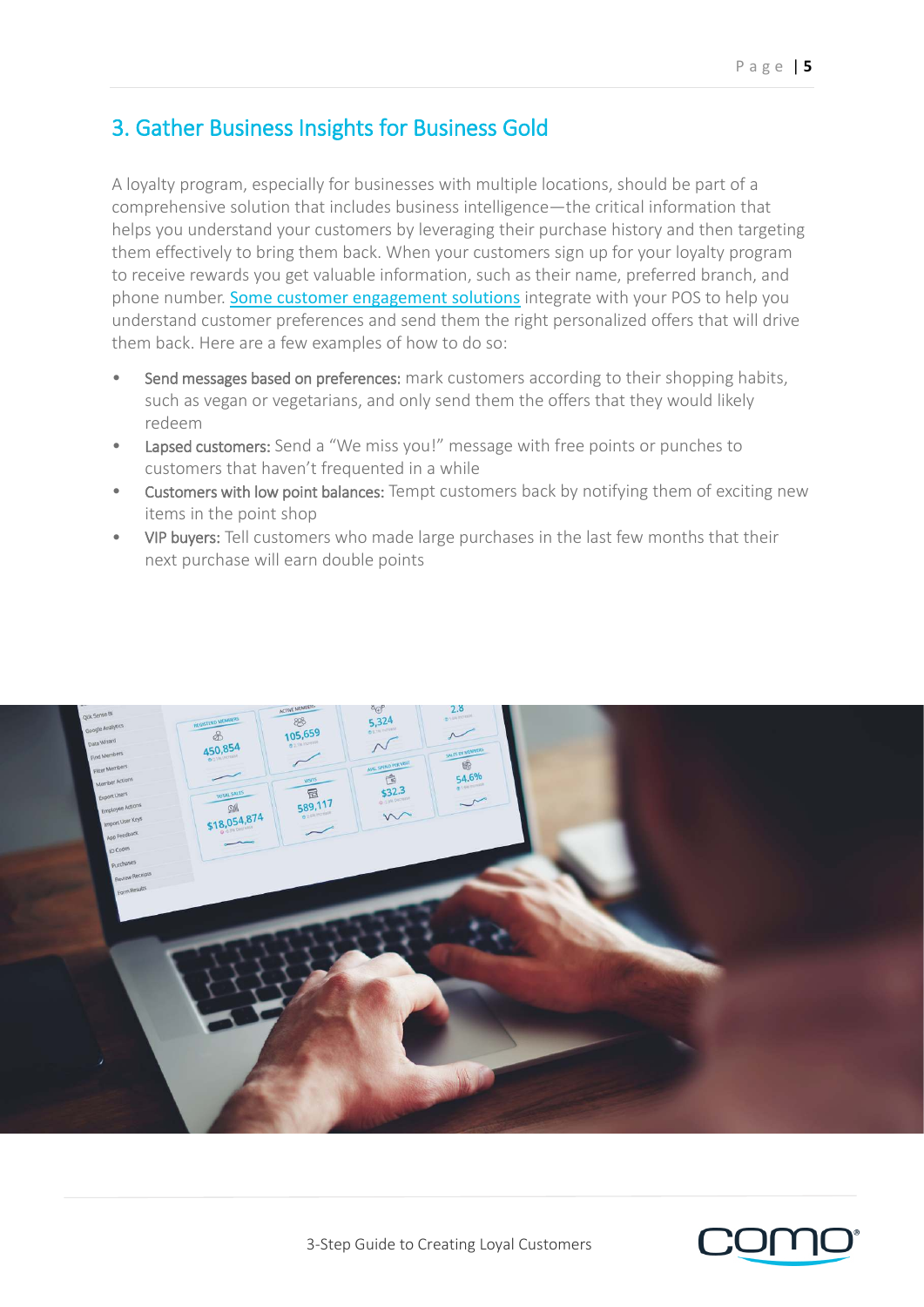## The magic is in the automation

If all this is starting to sound time-consuming, then consider the magic word: automation. With automation, you can preset the rules to run your customer engagement activities—in fact, they practically run themselves! The mighty combination of customer data and automation means you can continually engage the right customers with the right offers. You can easily plan an unlimited number of multistep flows in advance and have them all run costeffectively at the same time. Here are a few examples to give you the idea:

- When a new member joins: Send a "Welcome to the loyalty program!" push notification, with a joining gift such as free starter points
- When you're promoting new items: Send a notification to inform customers about a new dish or a benefit they've earned
- After a customer makes a purchase: Remind customers that they're rewarded with each purchase by sending a notification of the points earned or upcoming promotions postsale



#### Summing It All Up

There's no question that building customer loyalty is essential in today's competitive business environment. Taking note from the online giants, when you communicate with customers and reward them for their purchases, they are much more likely to return to your business—bringing with them a significant increase in spend and profitability.